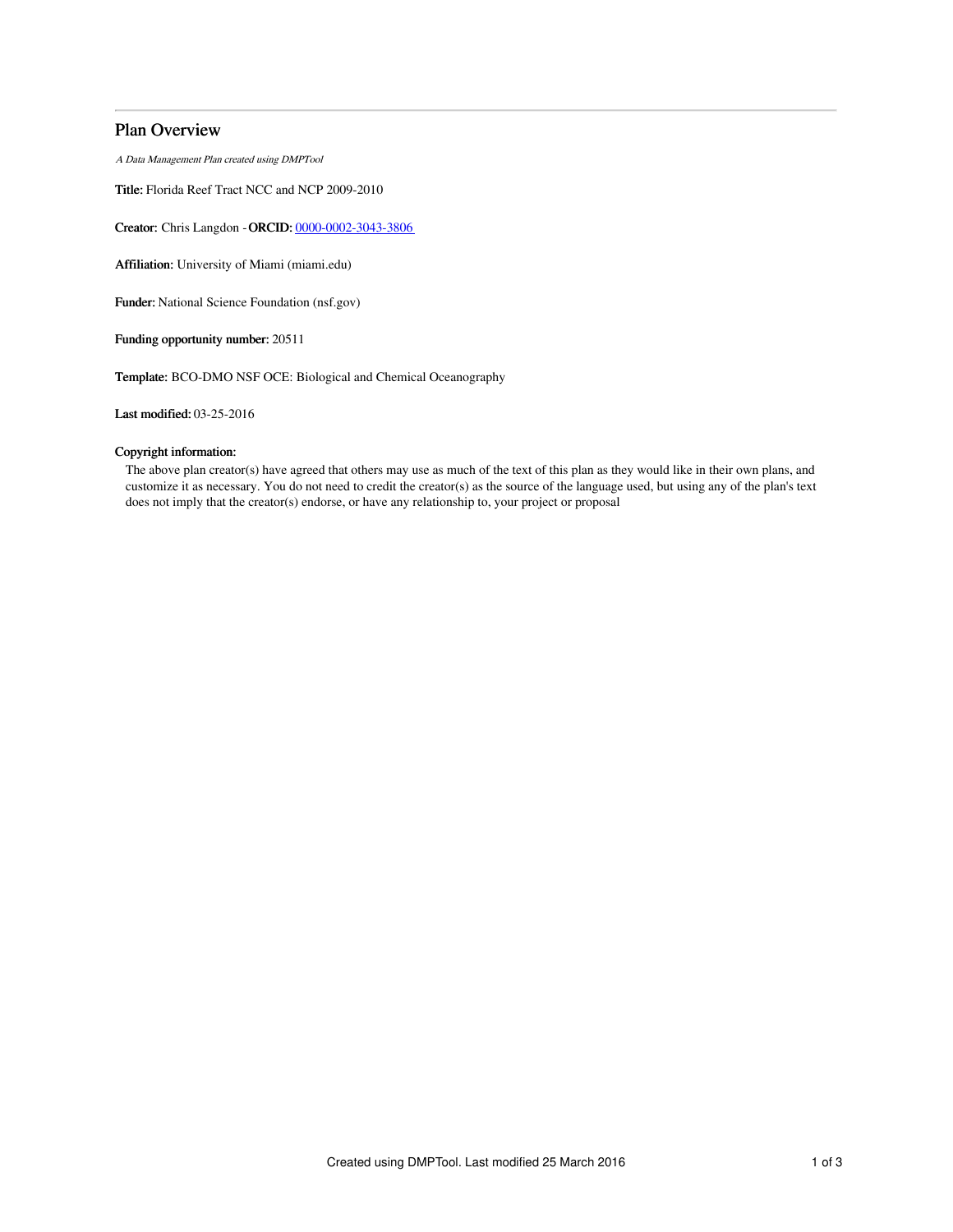## Data Policy Compliance

Identify any published data policies with which the project will comply, including the NSF OCE Data and Sample Policy as well as other policies that may be relevant if the project is part of a large coordinated research program (e.g. GEOTRACES).

The project investigators will comply with the data management and dissemination policies described in the NSF Award and Administration Guide (AAG, Chapter VI.D.4) and the NSF Division of Ocean Sciences Sample and Data Policy .

## Pre-Cruise Planning

If the proposed project involves a research cruise, describe the cruise plans. (Skip this section if it is not relevant to your proposal.) Consider the following questions: (1) How will pre-cruise planning be coordinated? (e.g. email, teleconference, workshop) (2) What types of sampling instruments will be deployed on the cruise? (3) How will the cruise event log be recorded? (e.g. the Rolling Deck to Repository (R2R) event logger application, an Excel spreadsheet, or paper logs) (4) Will you prepare a cruise report?

Question not answered.

## Description of Data Types

Provide a description of the types of data to be produced during the project. Identify the types of data, samples, physical collections, software, derived models, curriculum materials, and other materials to be produced in the course of the project. Include a description of the location of collection, collection methods and instruments, expected dates or duration of collection. If you will be using existing datasets, state this and include how you will obtain them.

It may be useful to group data into four categories:

- (1) Observational (e.g. in-situ, collected in the field). Examples may include: shipboard underway data; mesozooplankton samples collected by a net system; copepod specimens collected, identified, and preserved; hydrographic casts; alongtrack data; remote sensing (e.g. ocean color); acoustic data.
- (2) Experimental (e.g. generated in a lab or under controlled conditions). Examples: controlled carbonate chemistry experiments; DNA and RNA sequences.
- (3) Simulations (e.g. machine-generated). Example: models and their output.
- (4) Derived (e.g. synthesized from existing datasets). Examples: compiled database, products, reports.

If the expected dates or duration of collection are not known at this time (e.g. due to funding schedules or ship availability), it is appropriate to give approximations, the ideal dates/duration, or to state that these details will be determined at a later date

### Data and Metadata Formats and Standards

Identify the formats and standards to be used for data and metadata formatting and content. Where existing standards are absent or deemed inadequate, these formats and contents should be documented along with any proposed solutions or remedies. Consider the following questions: (1) Which file formats will be used to store your data? (2) What type of contextual details (metadata) will you document and how? (3) Are there specific data or metadata standards that you will be adhering to? (4) Will you be using or creating a data dictionary, code list, or glossary? (5) What types of quality control will be used? How will data quality be assessed and flagged?

Usually, data served by BCO-DMO are submitted as comma- or tab-separated ASCII files (.csv, .txt) or as spreadsheet files (.xls, .xlsx). However, BCO-DMO is flexible and willing to work with whatever reasonably organized format the investigator uses.

## Data Storage and Access During the Project

#### Describe how project data will be stored, accessed, and shared among project participants during the course of the project. Consider the following: (1) How will data be shared among project participants during the data collection and analysis phases? (e.g. web page, shared network drive) (2) How/where will data be stored and backed-up? (3) If data volumes will be significant, what is the estimated total file size?

The investigators will store project data (including spreadsheets, ASCII files, images, and PDFs of scanned logs) on laboratory computers that are backed up by the University's central IT organization. The Principal Investigator (PI) has also established an account with the San Diego Super Computer's enterprise class Cloud Service for data storage and sharing among project investigators. Personal computers in all laboratories are backed up daily using Apple Time Machine to an onsite external hard drive, and weekly to an offsite hard drive.

#### Mechanisms and Policies for Access, Sharing, Re-Use, and Re-Distribution

Describe mechanisms for data access and sharing, and describe any related policies and provisions for re-use, re-distribution, and the production of derivatives. Include provisions for appropriate protections of privacy, confidentiality, security, intellectual property, or other rights or requirements. Consider the following: (1) When will data be made publicly available and how? Identify the data repositories you plan to use to make data available. (2) Are the data sensitive in nature (e.g. endangered species concerns,<br>potential patentability)? If so, is public acc restrictions (such as an embargo period) need to be placed on the data? If so, what are the reasons and what is the duration of the embargo? (4) Who holds intellectual property rights to the data and how might this affect data access? (5) Who is likely to be interested in re-using the data? What are the foreseeable re-uses of the data? Immediately after completion of the research cruise, underway data and metadata will be submitted to the Rolling Deck to Repository (R2R) project. DNA sequences will be